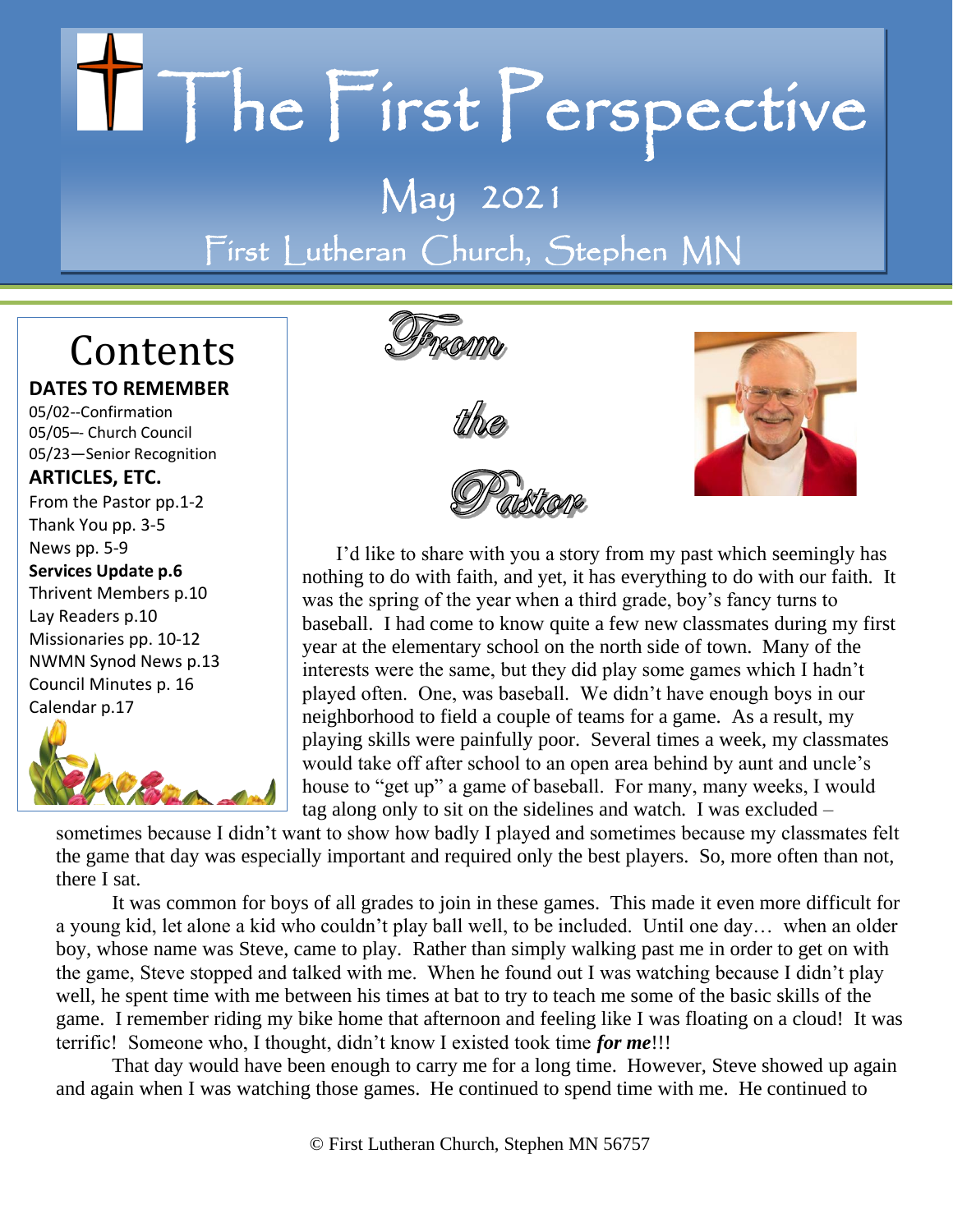teach me. He continued to build up my confidence! It was finally, *by his insistence*, I was included in the games! WOW!

This doesn't sound like a typical faith story. Still, it had a profound impact on how I saw faith at work in a person's everyday life! To be honest, I didn't make the connection right away between what Steve was doing and the fact this was a demonstration of his faith. Steve never said he was doing this because he was a child of God. But, in time, this became crystal clear to me! I saw him at different activities at church. I saw him at worship. I saw him befriending others – both popular and not so popular. It was through these observations I came to realize Steve was living out his faith in very tangible and, might I add, life-changing ways! I don't believe Steve was ever singled out or recognized as one who really sought to live out his faith. But that didn't seem to affect what he did. And what he did was perhaps one of the most effective evangelism efforts I have experienced personally. This person's caring demonstrated for me, a third grader, that God's love wasn't just something to talk about or to believe in my head, but it is something which needs to be lived and shared from the heart every day – with those who live on the fringes as well as our friends and family!

That's evangelism!! We need to recognize evangelism happens in the very common moments of life as well as those more predictable times. Evangelism is:

- + not just *sending* your family to worship; but worshipping with them so they can see your faith draws you every week to be renewed and empowered through worship.
- + calling a person just to say you were thinking of them and praying for them.
- + making a conscious effort to befriend someone who would otherwise be left out.
- + inviting a friend to worship or to a church event.
- + sharing a bit of your faith story with someone who asks you how you can get through, your difficult days.
- + taking time to write a note to some of the people who have made a difference in your Christian faith and growth (this lets them know their witness has made a difference).
- + taking time to have coffee with someone you haven't been in touch with for a while.
- +taking the risk to care for and love others simply because you know God loves you!

This list could continue on and on. I would invite you to add ways YOU can "do" evangelism in your everyday life! Evangelism isn't something to be reserved for pastors or church staff. It's not just for adults either! It's a task… a responsibility… even a *need* for young and old alike – anyone who claims the name of Jesus Christ!

Christ, in claiming you, has changed your life! He has also entrusted to you this life changing message! The challenge before each of us is this – how may we use the gifts God has given us to share this message of life, hope, and forgiveness?

Blessings to you as you live evangelism!

## **Pastor Mike**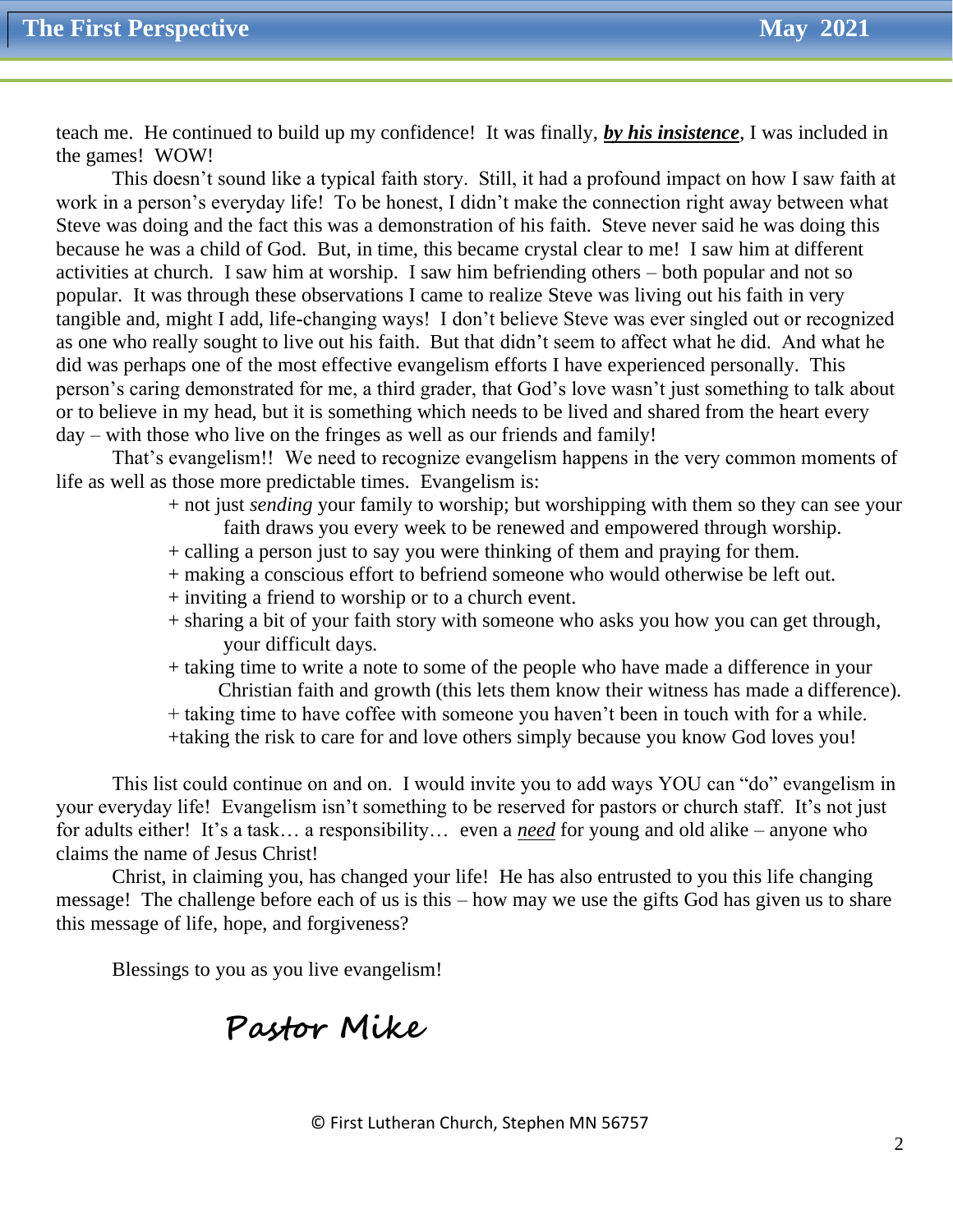

 Again, I look forward to your FBook broadcasts! It is always an inspiration, and I am grateful to Pastor Mike and the team of worship leaders at each service.

Having grown up in the church,  $1<sup>st</sup>$  Lutheran is very special to me.

 Thank you and sincerely, Arleen Raffanti

Thank you to the Wednesday school children that made the window decorations for Easter. They were beautiful and much appreciated.

Thank you for your recent donation to the Warren Area Food Shelf. We provide food essentials each month to 40-50 families in the surrounding area. Your donations help us to purchase the food items to continue this needed service to those we serve.

Bless you for your kindness! Warren Food Shelf Board

Dear First Lutheran,

 We have loved being able to tune into FLC services on Facebook for the past year. Before the pandemic we hadn't really settled on a church family in Rochester and didn't feel grounded to a church here yet. It was comforting to have fellowship even from miles away. We hope the services online are able to continue. Please use the enclosed donation for the door fund or any other financial needs for the online services or upkeep of the facility.

 With love, Brian & Moriah Bickel

Thanks for adding the Carlson's to the Easter plants for the church. I have so enjoyed the Facebook streaming-

Donna Carlson Wilson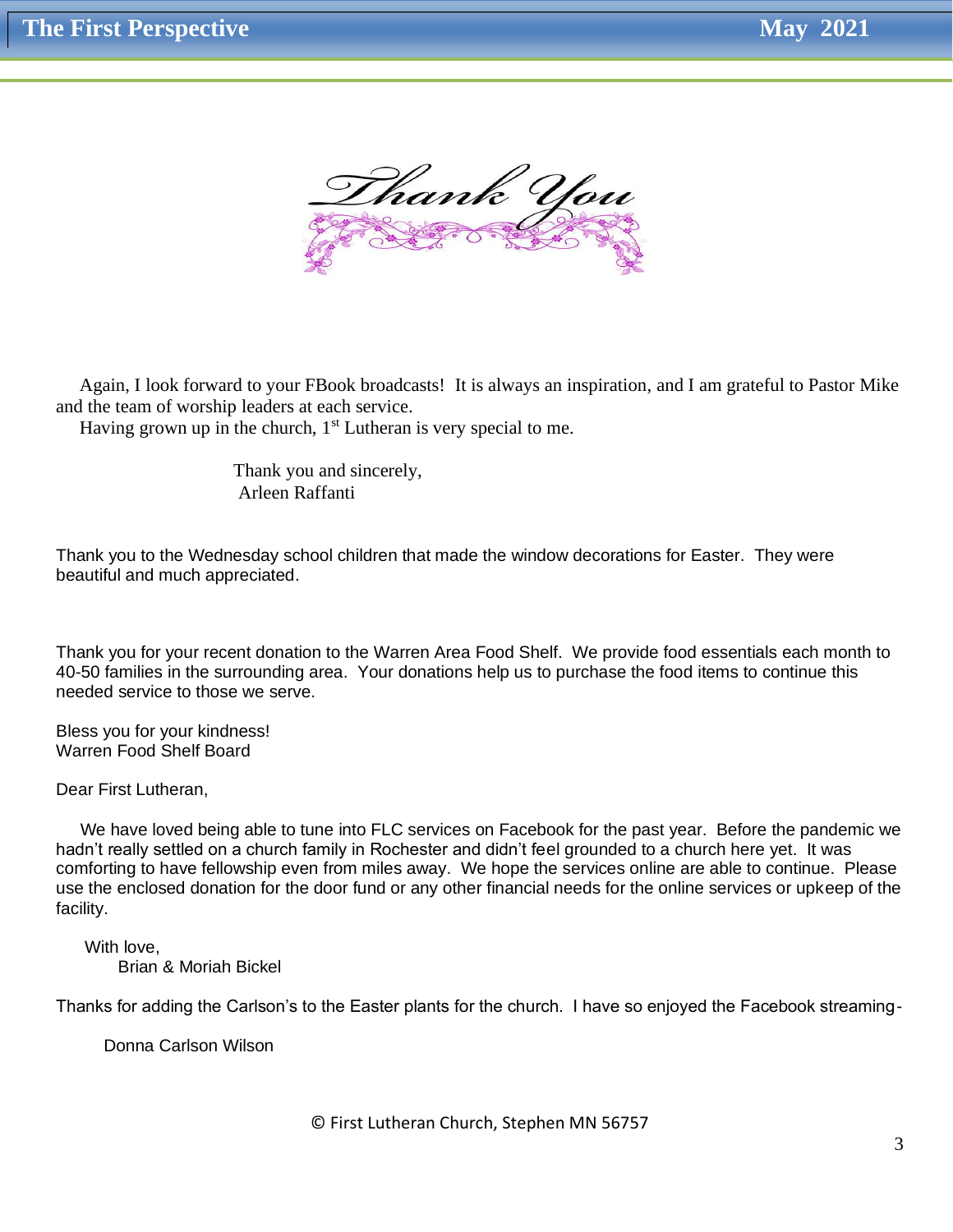#### **First Lutheran Church extends a grateful thank you to the following for the flowers that made our Easter Garden beautify our sanctuary.**

In Honor of Bernice Lindell given by Carole & Wes King In Memory of George & Evelyn Heggen given by Carole & Wes King In Memory of Jeff Noel, Andi Olsonawski & Mae Brieland given by Peg Noel, Matt Noel & Madi In Honor of Pat Kroulik and In Memory of Lewis & Marge Stromberg and Ted Kroulik given by Mark & Beth Kroulik In Memory of Troy Bazey give by Kathy & Charles Labine In Memory of Dee & Maynard Schendel and Ken Simon given by Keith & Jacie Schendel In Honor of Reverend Mike & Karen Schendel given by Keith & Jacie Schendel In Memory of Amund & Annie Reigstad and Arnold & Theresa Hamnes given by Bruce & Aase Hamnes In Memory of Roger Benitt given by Trevor & Tamara Benitt Family In Memory of Bill & Kipp Carl given by Nona Carl In Memory of Wayne & Opal Tommervik and Donald & Marian Bates given by Tim & Darlene Bates In Honor of Willard & Diane Kotts given by Garry & Sharon Kotts In Memory of Charlene Kotts and Glen & Clarice Brinkman given by Garry & Sharon Kotts In Memory of LaVern Zimmerman given by John, Shawna, Elsie & Marnie Peterson and Carly Shay & Isaac Black In Memory of Pete & Lois Peterson given by John, Shawna, Elsie, Marnie Peterson & Carly Shay & Isaac Black In Memory of Ted & Rosie Black given by Isaac & Carly Shay Black, John, Shawna, Elsie & Marnie Peterson In Memory of Bob & Virginia Anton and Muriel Vagle given by Al & Ellen Anton In Memory of our parents; Casey & Irene Erickson and Ray & Bernice Kazmierczak and Dear Friend: Dorothy Kirsch given by Roger & Yvonne Kazmierczak In Memory of Gordon & Anna Lou Gordhamer given by Tim & Jody Paulson In Honor of Kay Kroulik, Pat Kroulik, Logan Rud-USAF, Tod & Adrian Jensen-Air National Guard Given by Penny Jensen In Memory of Ellen & Christian Jensen and Sylvia Jensen Park given by Penny & David Jensen In Memory of Blair, Laura & Paul Klamar given by Sarah, Rylan & Ellie In Memory of Ole & Gladys Johnson given by Leonard & Ingrid Bazey In Memory of Ed & Joyce Wickland given by Leonard & Ingrid Bazey In Memory of Norval & Beverly Benson given by David & Debra Benson Family In Memory of Francine Kuznia and Bob & Inyce Hendricks given by Brian & Jean Hendricks In Memory of Daniel Paul Hendricks given by Brian & Jean Hendricks In Memory of Lorna Jensen given by John & Betty In Memory of Carl & Ivy Haugen and Philip Anderson given by the Mark Anderson Family In Honor of Lillian, Hazel, Olive, and Gustaf given by Michael & Cheri Douglas In Memory of The Nyland and Parent Families given by Cliff & Jean In Memory of John & Judy Gervasio given by Geoff & Deanna Swendseid In Memory of Alice Rogus given by Charlotte, Clara, & Connor Rogus In Memory of Shirley Sundby given by Alvin & Becky Nybladh Family In Memory of Alton Nybladh given by Alvin & Becky Nybladh Family In Honor of Grandchildren: Chiles, Remey, Rhett, & Nyla given by Pastor Mike & Karen Schendel In Memory of Maynard & Delores Schendel given by Pastor Mike & Karen Schendel In Memory of Erhart & Erna Stegman given by Pastor Mike & Karen Schendel In Honor of Karen Schendel given by Pr. Mike Schendel In Memory of Richard & Lucille Field given by Bruce & Cindy Field In Memory of Robert & Patricia Burgoyne given by Bruce & Cindy Field In Memory of my parents: Mr. & Mrs. Rudy Olson given by Arleen Raffanti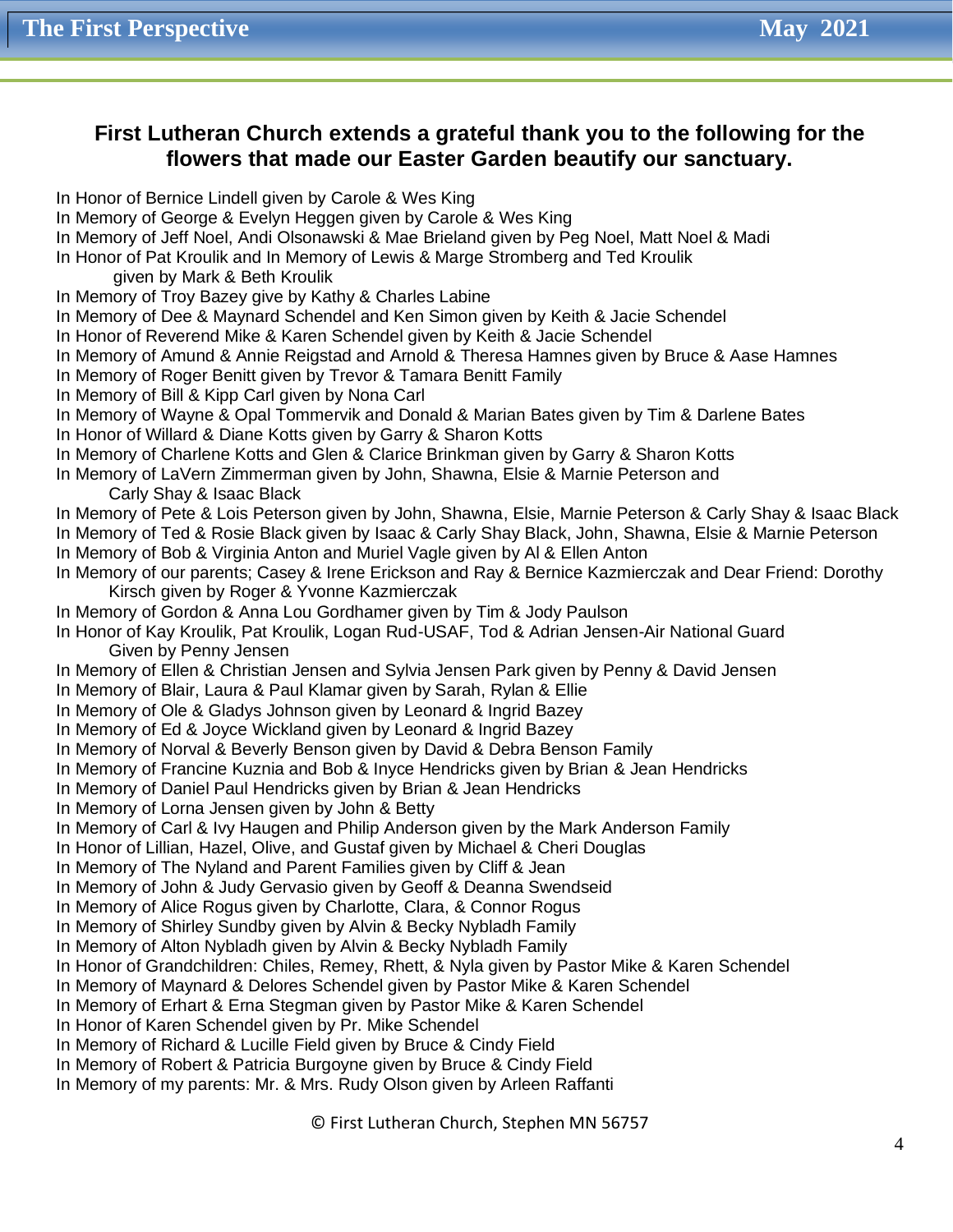In Memory of Alfred & Lorna Jensen given by Brian, Betsy, Conner, Holly & Carrie In Memory of Jane Jensen given by Brian, Betsy, Conner, Holly & Carrie In Memory of John & Bonnie Risius given by Brian, Betsy, Conner, Holly & Carrie In Memory of Carol Johnson given by Luther Johnson In Memory of Louie, Hazel & Lori Bukowski given by Lee & Jan Bukowski In Memory of Kenny & Vivian Winge given by Lee & Jan Bukowski In Memory of Loved Ones given by Ralph & Audrey Swendseid In Memory of Tom McMahon given by Justin, Krissy, Abby, Jace, Kory, & Liam McMahon In Memory of Albert & Agda Carlson given by the Carlson Family

Easter Lily Given by Emily Curry



#### **Member News**

#### **PRAYER CONCERNS**

Brian Hendricks, LeRoy Hougard, Marcus Heras, Bryce Nelson, Jenny Johnson, Ed Heggen, Roy Ohman, Kay Kroulik, Sandie Rud, Ron Donarski, Jim Brinkman, Wally Vagle, Mitchell Benson, Brooklyn Poe, Emily Curry, Jim Jarshaw, Dana Anton, Pat Kroulik, Traci Chwialkowski, Barb Heggen Andre, Mason Newhouse, Marlys Kohlhase, Gretchen (Bartels) Johnson, Barb Kuznia, Julian Bertils, Chris Danzl, James Parker, Renae Riopelle, Zachary Fincher, Todd Nelson, Vernon Dagoberg, Harlan Rosvold, Myra Opp, Carrie Jensen, Virginia Field, and for the family & friends of Wayne (Bucky) Halfmann, Vi Halfmann, and Alice Knutson, and for all those who are in need but are not listed here.

#### **THOSE IN MILITARY SERVICE**

Jon Hendricks, son of Brian & Jean Hendricks, Travis Air Force Base Ben Hendricks, son of Brian & Jean Hendricks, Naval Base San Diego Todd Jensen, son of David & Penny Jensen John Johnson, son of Roger & Jane Smidt William Kotts, brother of Garry Kotts Luke Thompson, son-in-law of Garry & Sharon Kotts Kelsey Schendel, niece of Pr. Mike Please remember all our service men & women in prayer.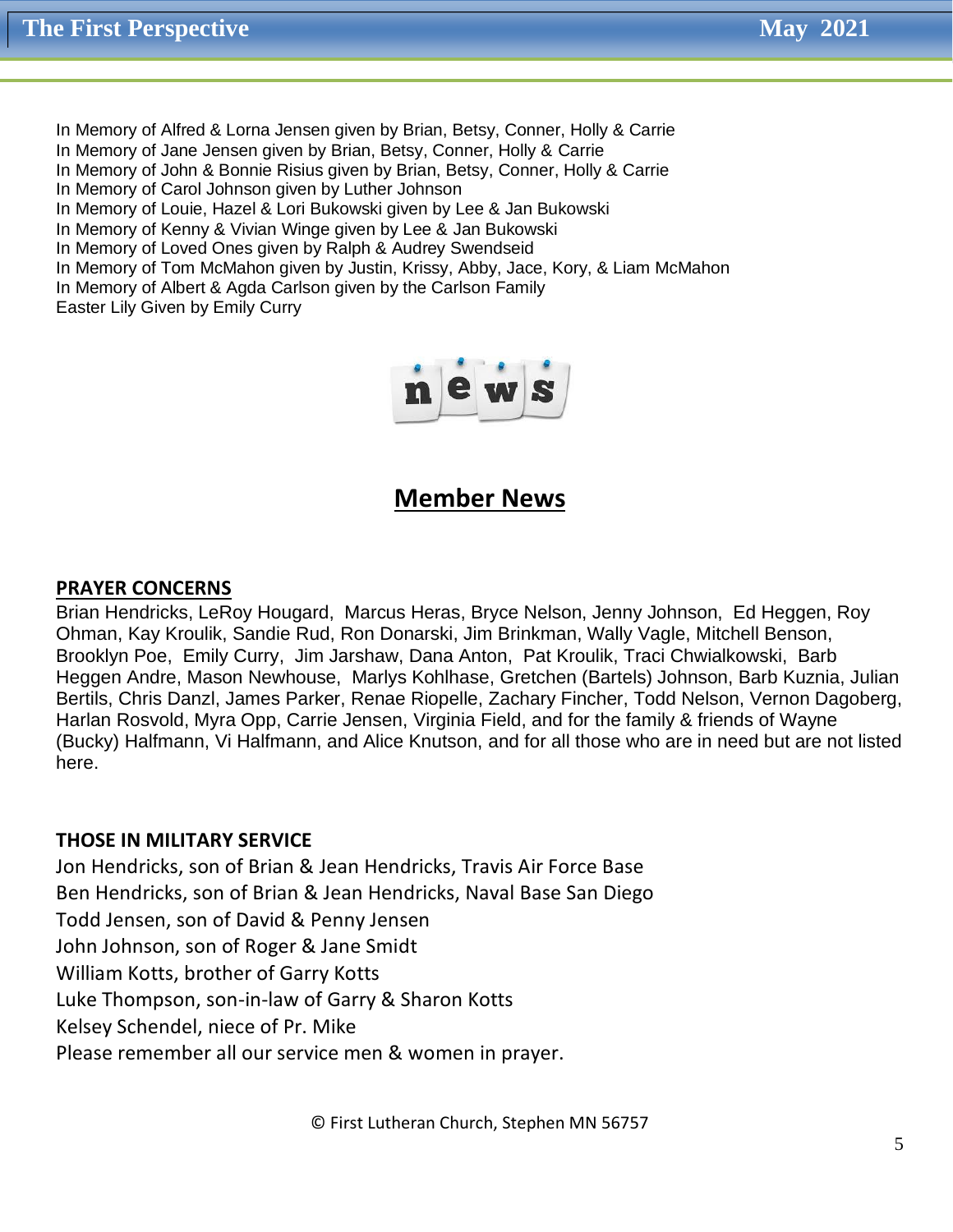#### **DO YOU HAVE NEWS TO SHARE?**

We are always looking for member news to share and hope to hear from you if you have some exciting news you would like to share with other members. Maybe it is a new child-grandchildgreat grandchild, wedding, baptism, or birth in your family that you would like others to know about. We would also like to hear from former members including those who grew up at FLC and have transferred their membership to other churches.

#### **EMAILS & CELL PHONE NUMBERS NEEDED**

We are adding/updating email addresses and cell phone numbers to the church's database. Please send your contact information to [firstl@wiktel.com.](mailto:firstl@wiktel.com) Many e-mails and phone numbers have changed or need to be added since this was last done.

## **Church News**

#### **FACEBOOK LIVE AND IN-PERSON SERVICES**

First Lutheran Church is beginning **IN-PERSON** services and will be streaming LIVE via Facebook on the following Sunday's; May 2, 2021, May 9, 2021, May 16, 2021, May 23, 2021, and May 30, 2021. Services will be **IN-PERSON** and live on Facebook beginning at 9:00 AM. Go to Facebook and search for First Lutheran Church, Stephen. The link is [https://www.facebook.com/pg/First-](https://www.facebook.com/pg/First)Lutheran-Church-Stephen-MN-396266930506958/ Watch for updates as to times and added services.

 First Lutheran Church will continue to offer Facebook Live virtual and **in-person** worship services for the month of May. Masks are required and social distancing will be implemented when seating. Further information on in-person services will be shared if/when we add more dates.

#### **DATES TO REMEMBER**

5/02—Confirmation Sunday 5/05–- Church Council 5/09—Mother's Day 5/12—Martha/Ruth Circle 5/23—Senior Recognition Sunday 5/29—SAC graduation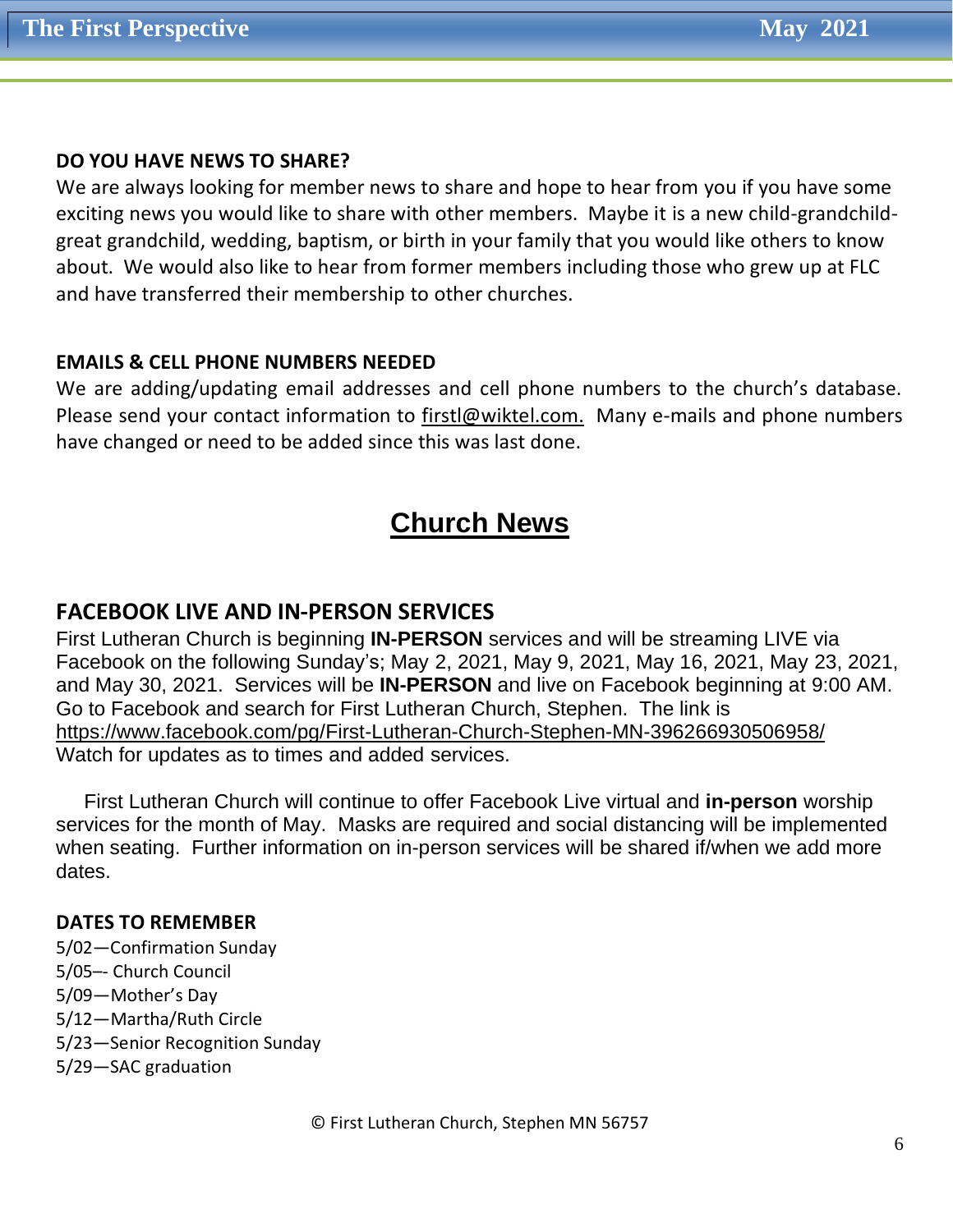#### **FIRST LUTHERAN NEW BIBLE PROGRAM**

#### **12 Minutes a Day.**

That's the time it takes to read the ENTIRE Bible in one year.

It's a small daily habit that has ripple effects throughout the day, week, month, and year.

Carving out time for intentional Bible study brings focus, peace, and perspective to our days.

#### **12 Minutes of Bible study can change the entire tone of the day.**

It's a time to PAUSE.

It's a time to REMEMBER what is really important.

It's a time to BUILD positive momentum for the day.

First Lutheran has invested in a program that breaks down the Bible into weekly reading plans different chapters or verses each day. This plan follows the Bible in chronological order, so you won't be reading it from start to finish; but moving around as events happened.

Each month of plans will be sent out in the monthly newsletter and there will also be sheets located in the brochure rack just inside the East door for those that may not receive the newsletter or would like an extra set for a friend. Join us as we read the Bible together as a congregation/ community.

#### **MARTHA/RUTH CIRCLE**

Martha/Ruth Circle **will** meet in May for Bible Study. We will be meeting **Wednesday,** May 12, 2021 at 7:00 pm at Church. Our hostess is Kris Ann Pietruszewski. The Bible Study will be presented by Jane Smidt based on scripture-related lessons from the former Andy Griffith television show. Social distancing observed.

#### **TAMARAC WORSHIP SERVICE**

Pastor Mike will **NOT** conduct a Worship Service /w Holy Communion at the Tamarac this month due to Covid-19 restrictions.

#### **BULLETIN SPONSORSHIPS AVAILABLE**

You may have noticed that the Sunday Bulletin is sponsored occasionally in honor or memory of family members. Past sponsorships have included honoring birthdays, deaths, weddings, births, and more.

These sponsorships are \$20. Contact the office if you would like to become a sponsor.

#### **YOUTH PRINTER INK AND TONER RECYCLE PROGRAM**

The program for printer ink and toner has been updated and changed. There are several of the printer inks and toners that are no longer accepted**. Brands of toner accepted include: Brother, HP, Cannon and Lexmark. The ink jet brands accepted include: Canon, Epson, Hasler Neo Post, Lexmark, and HP.** We will no longer be recycling cell phones until further notice. You can drop off the used cartridges at First Lutheran Church. Funds go to the youth group.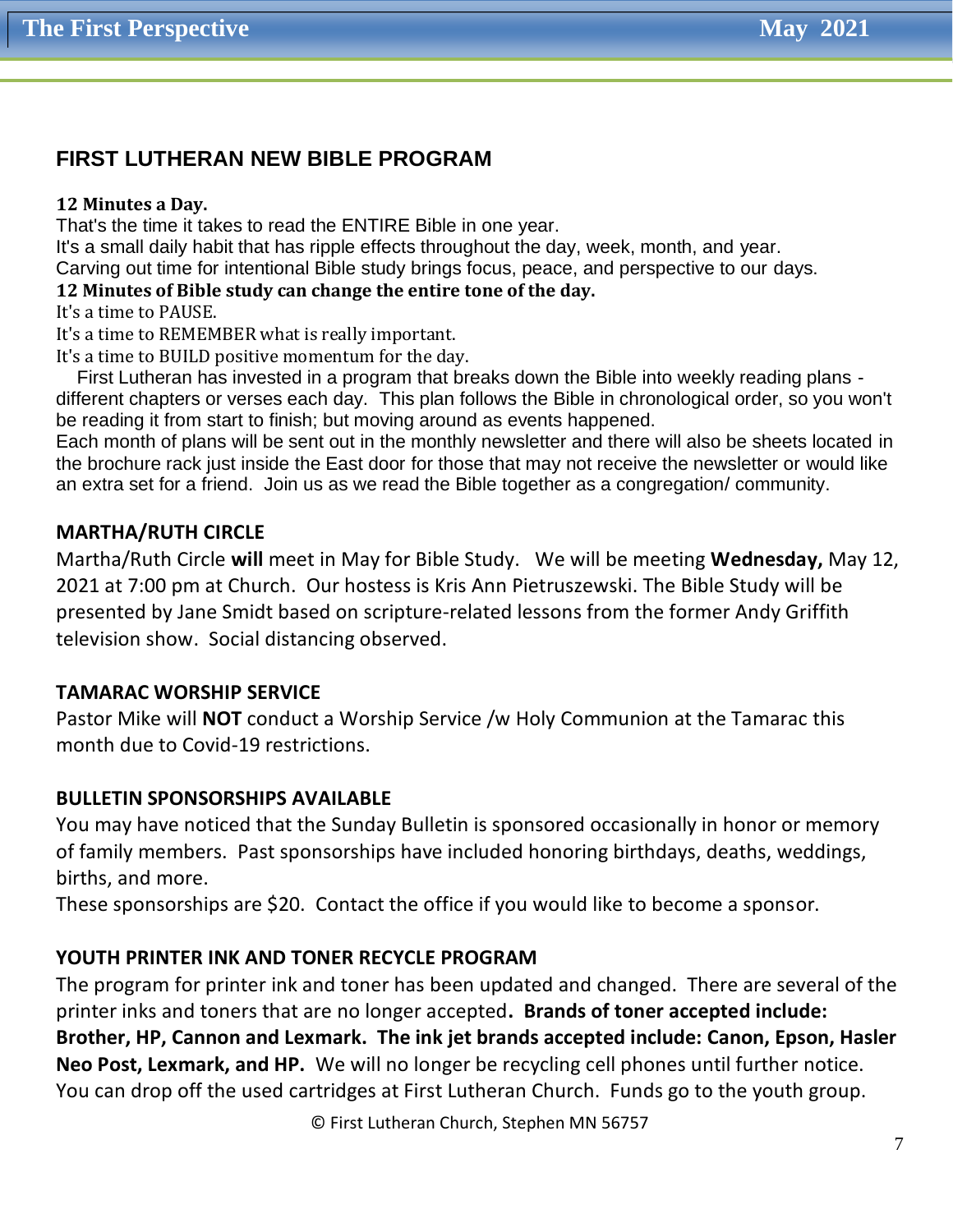#### **YOUTH CELLPHONE RECYCLE PROGRAM**

We will again be recycling certain cell phones.

**Smartphones, cell phones, iPads, tablets, Kindles, iPods, Apple Watches and MacBook**, regardless of age or condition will be accepted.

Please drop off your phones at the church, there is a cupboard in the front entry you can leave them in. Proceeds will go to the FLC Youth.

If you have any questions, please call: First Lutheran Church or Michelle Weberg at 478-4543.

#### **PATHWAYS BIBLE CAMP**

BIBLE CAMP IS RIGHT AROUND THE CORNER!

Pathways Bible Camp offers programs for students in Kindergarten through Post Grade 12. Camp Emmaus is located just outside of Menahga, MN and offers a unique environment where God encounters people and renews them to live lives of love. First Lutheran is committed to the Pathways experience. Please contact the church office for more information regarding scholarships.

First Lutheran will pay half of the tuition for each participant who attends a Pathways Camp. Bible Camp information will be mailed within the next two weeks to First Lutheran families. See the link below for more information.

Pathways [\(pathwaysbiblecamps.org\)](https://pathwaysbiblecamps.org/)

#### **LOOSE CHANGE**

The Loose Change canister will be available by the East Door for the loose change offering each month. May's Loose Change offering goes to the FLC Youth. If you drop your loose change offering in the Secretary office door slot, please mark for loose change.

#### **SUMMER MOWING**

The sign-up calendar is now on the white board in the back of the sanctuary. Please stop by and choose your week or weeks to keep our church grounds tidy.

#### **DOOR FUND**

A Door Fund has been set up to replace the arched doors and the side door in the front entrance of the Church. These doors have been repaired several times and now with the peeling taking place, need to be replaced. This is a major project as these doors need to be custom made. Please consider donations or memorials to this fund.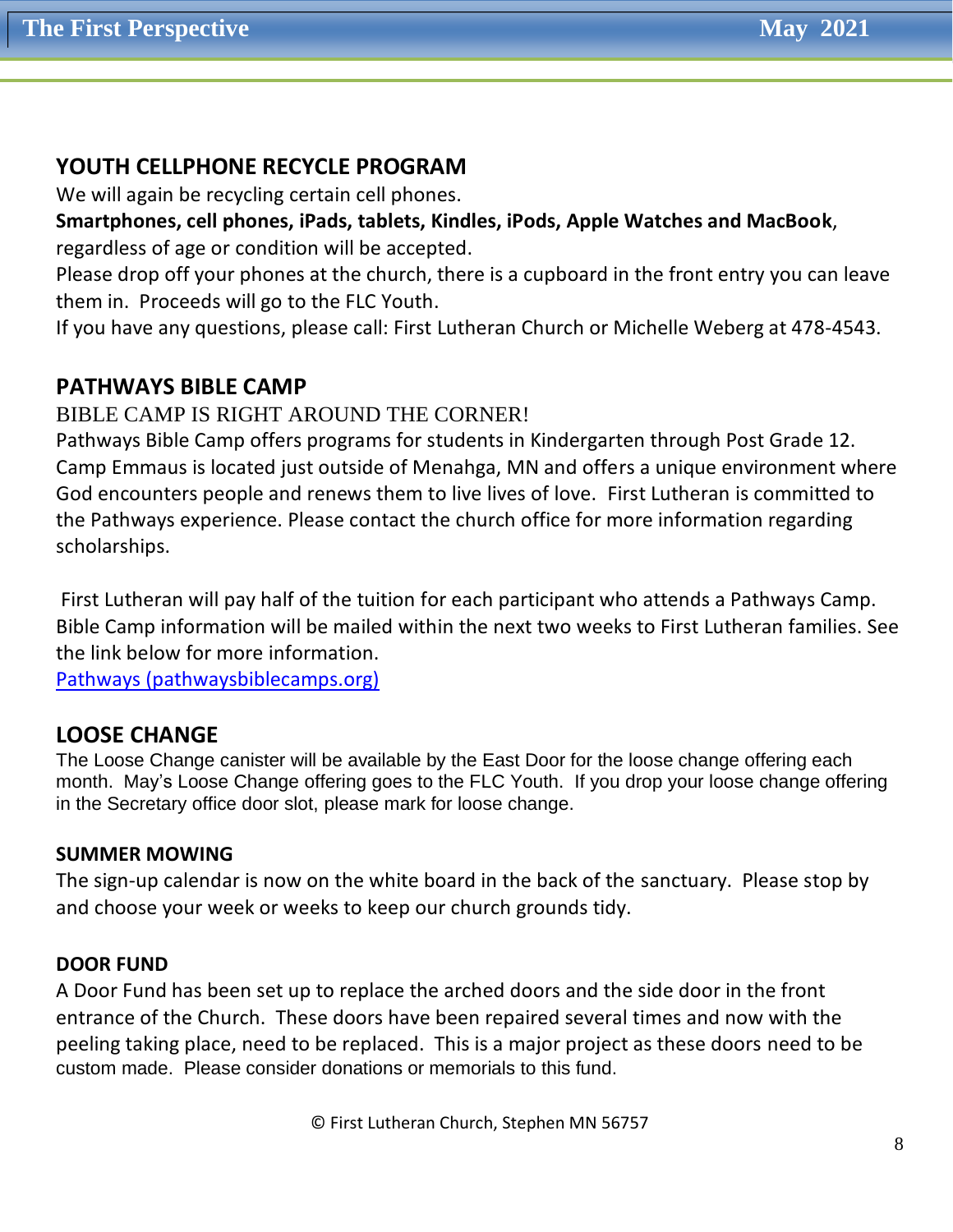#### **ALTAR COMMITTEE**

Please remember we still need to be changing the paraments and filling the candles like usual. You don't need to worry about setting up communion, but just make sure your other normal duties are done each month. Thank you.

#### **LOST & FOUND**

There have been several children's hooded sweatshirts found on the church property. They are inside the front entry hanging on the hooks. If your child is missing a hooded sweatshirt, please check the front entry of the church. The front door is locked during the day but the East door off the parking lot is open.

#### **VACATION BIBLE SCHOOL**

FLC's Board of Education has scheduled Vacation Bible School for June 14th-16th, 2021 from 4:30 PM – 7:30 PM. Park River Bible Camp will be conducting Vacation Bible School at First Lutheran Church for kids who were in Preschool thru Fifth (5<sup>th</sup>) grade this year. Families can contact Kelsey A. via text at (218) 686-2788 or our First Lutheran Bible School Facebook page to register. Nonmembers are asked to pay the registration fee but if that is an issue, please contact Kelsey. Everyone welcome!

#### **FREENOTES HARMONY PARK**

Based in Durango, Colorado, Freenotes Harmony Park makes outdoor musical instruments that deliver superior sound quality. Grammy award-winning designer, Richard Cooke, created Freenotes to ensure musical success for all players. For over 15 years, Freenotes instruments have provided gratifying musical experiences in public and private spaces around the world, because each instrument is designed for perpetually perfect pitch. A staple in playgrounds for encouraging creative tactile play, Freenotes instruments are now highly sought for a wide variety of outdoor settings – from the relaxed to the most sophisticated. As engaging pieces of interactive art, they encourage a full sensory experience. Constructed for both flawless tune and durability, Freenotes instruments have earned a respected heritage for their musicality and their longevity.

**First Lutheran Church is interested in purchasing some of these outdoor instruments and installing them on the south side of the church for the community and surrounding communities to use. The Council will be voting on the project at an upcoming meeting. If you have any questions, please feel free to reach out to a council member or Betsy Jensen.**

<https://freenotesharmonypark.com/wp-content/uploads/2017/05/FHP-Benefits-of-Playing-Music-5-2-17.pdf>

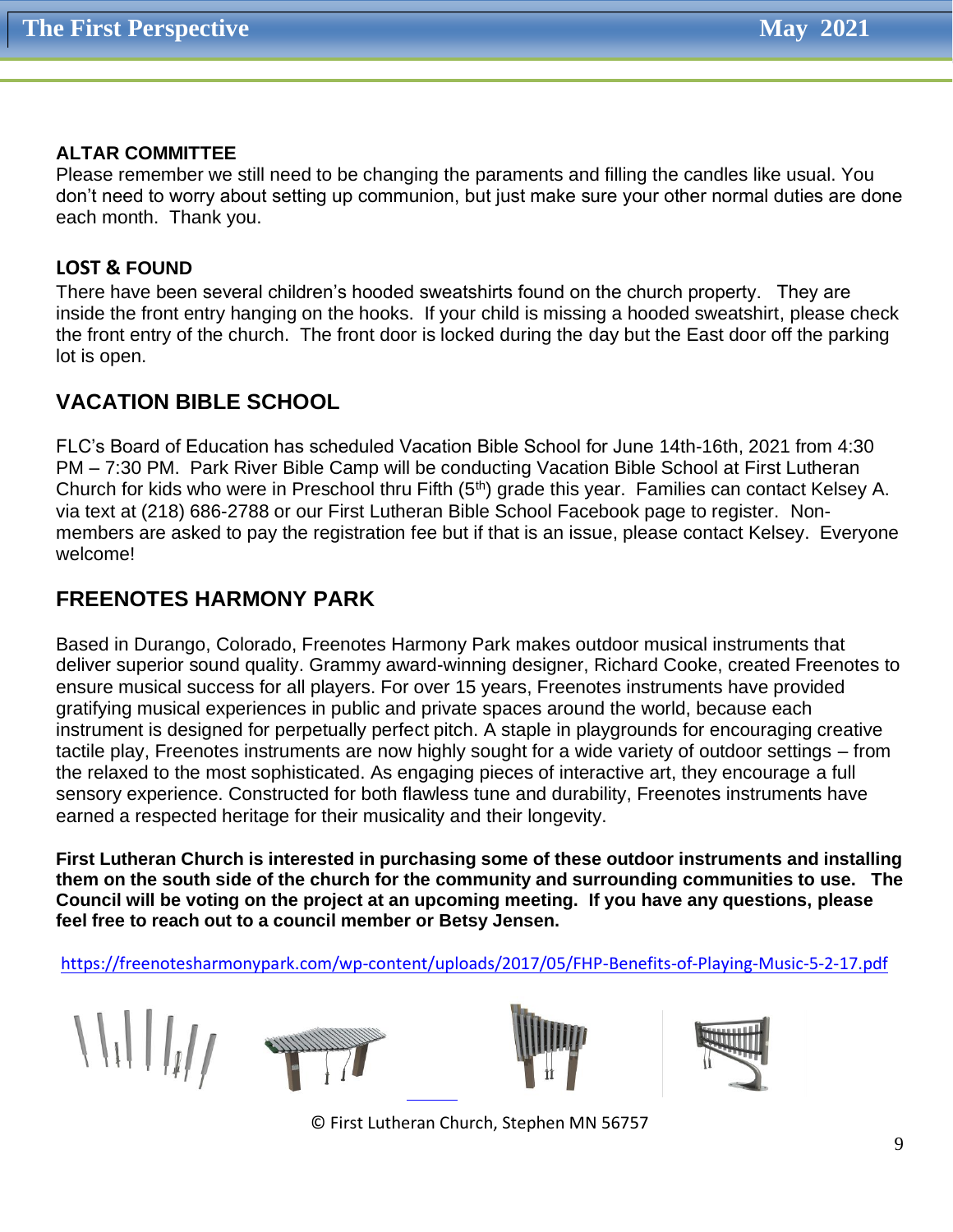

#### THRIVENT MEMBERS

Are you throwing away \$500 a year? Thrivent members have the opportunity, to use this money to help local or national causes. Questions? Contact Ellen Anton or Staci Winge



Please check the Lay Readers Sign Up sheet and add your name if you are willing to serve in this capacity. Thank you to all the Lay Reader who have contributed their reading talents during the last three months including:

> **Nona Carl Jane Smidt Patsy Heggen Kris Ann Pietruszewski Mike Douglas**

If you haven't been a Lay Reader in the past, find out what is involved by talking to Pastor Mike or Pat. It is a great service opportunity that doesn't take much time.

## **The Bencke Family in Japan**

Dear friends, family, and partners around the world,

 After a few glorious sunny days, we are back to cold, damp, dreary rain. Such is the month of March, yes? Ups and downs seem par for the course.

 Attached are my ponderings as we enter Holy Week. May you be blessed as we remember and lament the suffering of Jesus; and wait in joyful hope for the Sunday morning miracle we know as Easter!

-Jackie Jacqueline Bencke Director of Sacred Music Kyushu Lutheran College Kumamoto-shi Kita-ku Kurokami 3-12-16 860-8520 Japan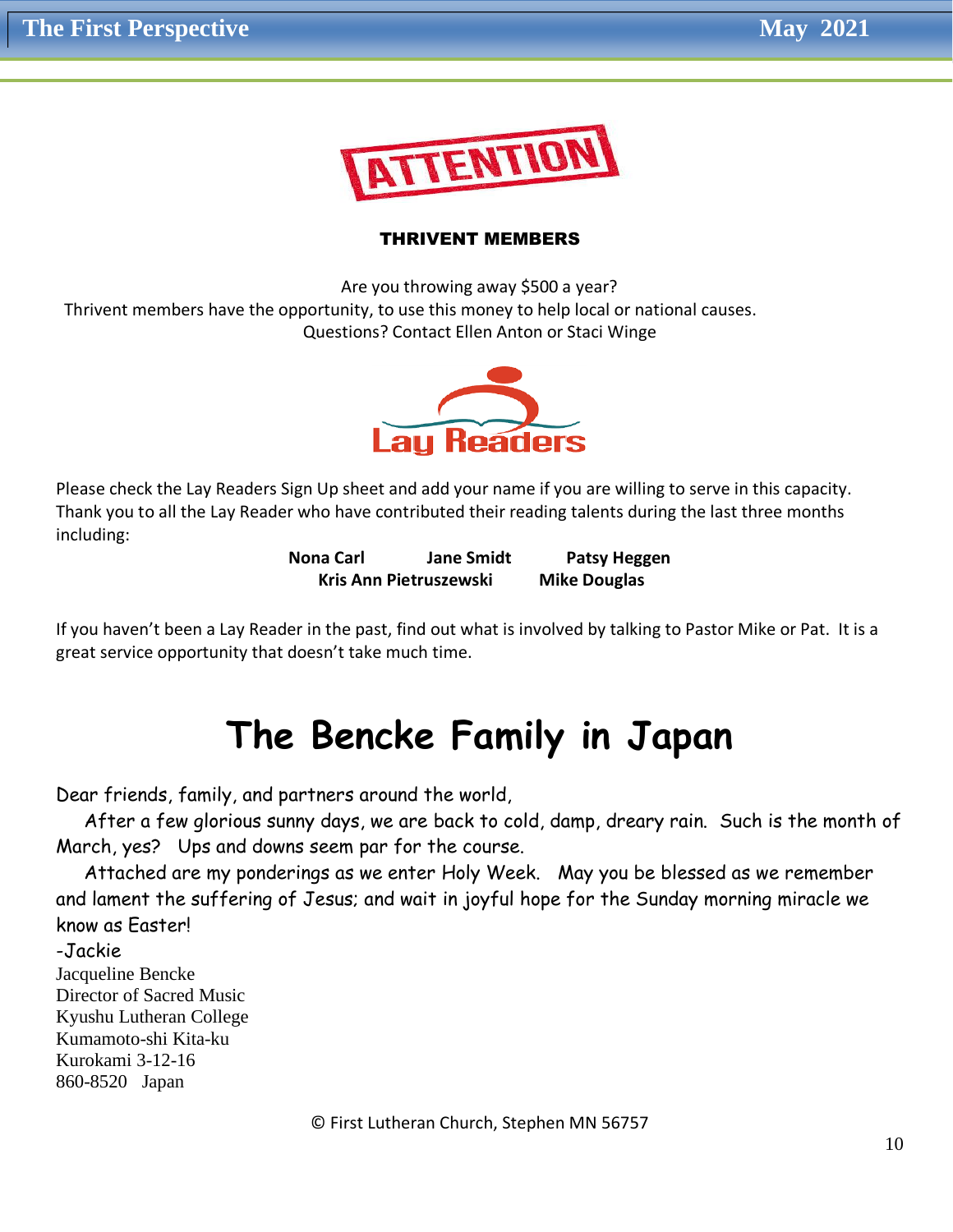### **Language and Metaphors**

The Japanese language, being derived in part from Chinese and in part from communities and tribes living on the islands before there was interaction with the mainland, is incredibly complex. In fact, even saying "Japanese language" intrinsically implies that this unique language is a fusion of the languages of Chinese, Ainu, Korean, Mongolian, and languages of places in southeastern Asia. The writing system is a combination of Chinese characters combined with Japanese characters to create a hybrid writing system to reflect the language patterns.

The language is built on centuries of external influences as well as internal shifts as different government systems have prevailed. One thing that has remained "fairly constant", though, is the tendency to be intentionally indirect, even vague. Subjects are often dropped in a conversation. Instead of using names to address others, the relationship is used, such as calling someone "older sister" instead of using the name. In schools, students call older classmates *senpai* instead of using a name, whereas the older students are able too, address younger students by name.

Interestingly, looking back at Jewish tradition, the name of God, "YAHWEH" had no consonants, so it was spoken with only breath, in part to signify the unworthiness of humanity to even say God's name aloud, and in part to metaphorically represent God as "breath" or "spirit." Jesus spoke in parables and was even referred to in various metaphors and analogies. Lamb of God, bread of life, grain of wheat, and wonderful counselor, are just a few of these names. I have found that these names scattered throughout the Bible are very helpful when trying to describe or reference the one biblical God of creation. Japanese students seem to appreciate the indirectness and the many variations of description to help them understand the vastness of God's character and attributes.

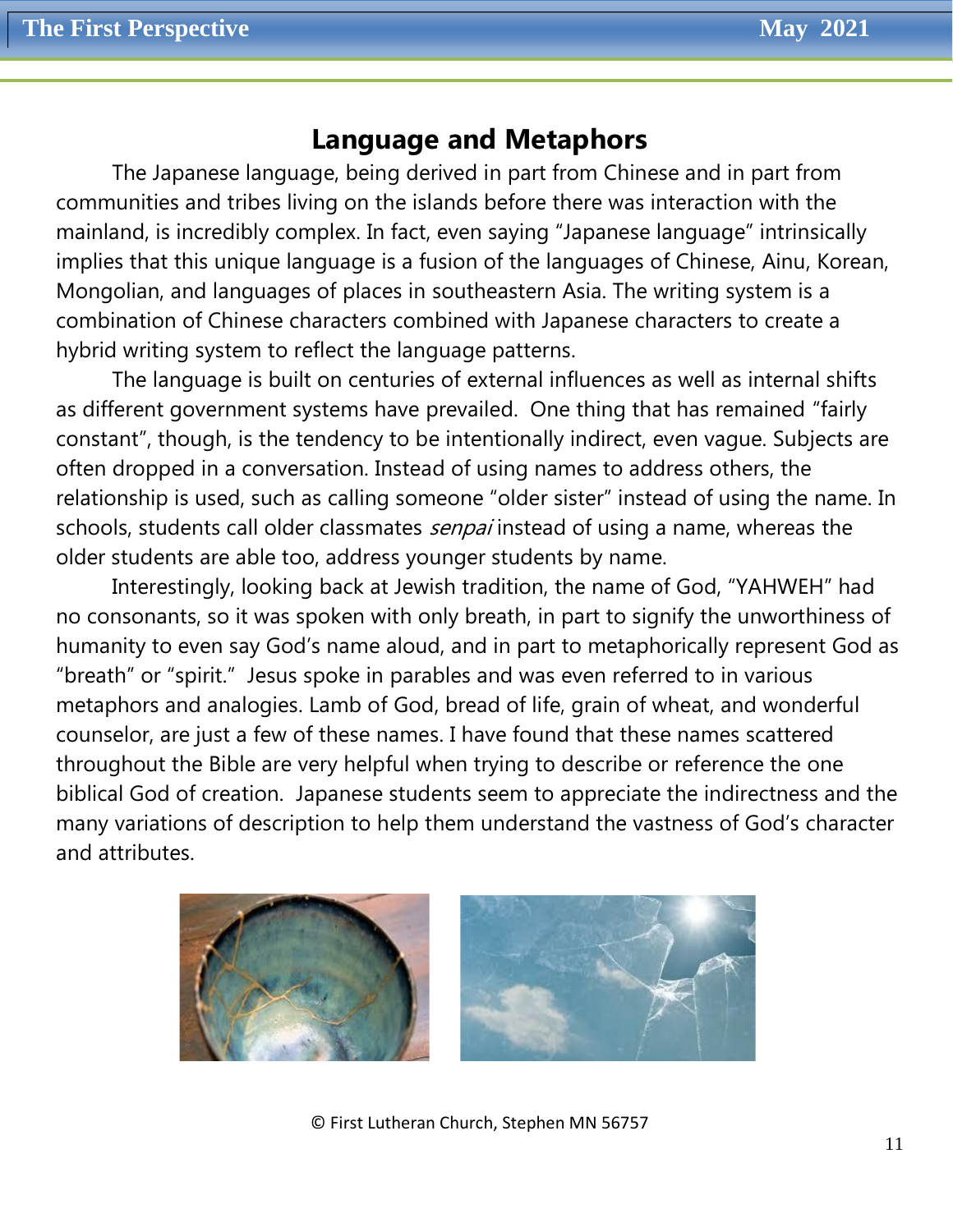I've used two such metaphors in my teaching or studies. One is of a Japanese art form, and one is a metaphor from Japanese theologian Inoue. *Kintsugi* is an art form developed in Japan during a period of time when Christianity was banned in the country. A piece of pottery is broken, and instead of disposing of it, it is sealed back together using gold, resulting in a piece of pottery with very distinct scars. It's a beautiful metaphor, I think, for how our human brokenness and sinfulness is healed by the broken body of Jesus on the cross. We are no longer "useless" to God, but are transformed into a new creation, a vessel to hold the living water.

The second metaphor is that of broken glass, as depicted by a Japanese Catholic priest, Inoue Yoji. Jesus is the glass window and has a special function which is to be the mediator between God and humankind. The window has a special function in a room, different than a chair or a desk or a picture on a wall. Unlike those things, a window can bring the light of the sun into the room. Similarly, although Jesus was human, He was different than other humans, being able to bring the gentle gaze of the Father into this world. Beautiful, yes? But it doesn't end there. If that glass isn't broken, the wind – the Holy Spirit – cannot embrace the whole world. Thus, our Savior had to be broken on the cross to bring the warmth and love of the Father into the world, and the Holy Spirit to emanate that warmth throughout the entire world.

As you gaze through your windows this Holy Week, I encourage you to remember the hope that we have in our common love for the Lord, Jesus Christ, and our creator God.

#### **Some of the prayers of our hearts…**

Thank you, Lord, **for the privilege of being able to serve you with the gifts you have provided. Our worship, our service, and our sacrifice, seems small compared to the sacrifice you made two thousand years ago, but we ask that you receive it as a humble offering.**

Lord, we beckon you **to come to the side of the weary, the lost, the sick, and the persecuted. We especially life up to you our need for repentance as we each reckon with racial injustice as individuals and within the sociates we live in. Lord, create in us a clean heart, and may we start by chipping away at our indifference.**

Lord, we rejoice **in the hope we have in the Easter resurrection. May our joy fill our homes, and may it radiate to those with whom we visit or interact with on Zoom or Facetime.**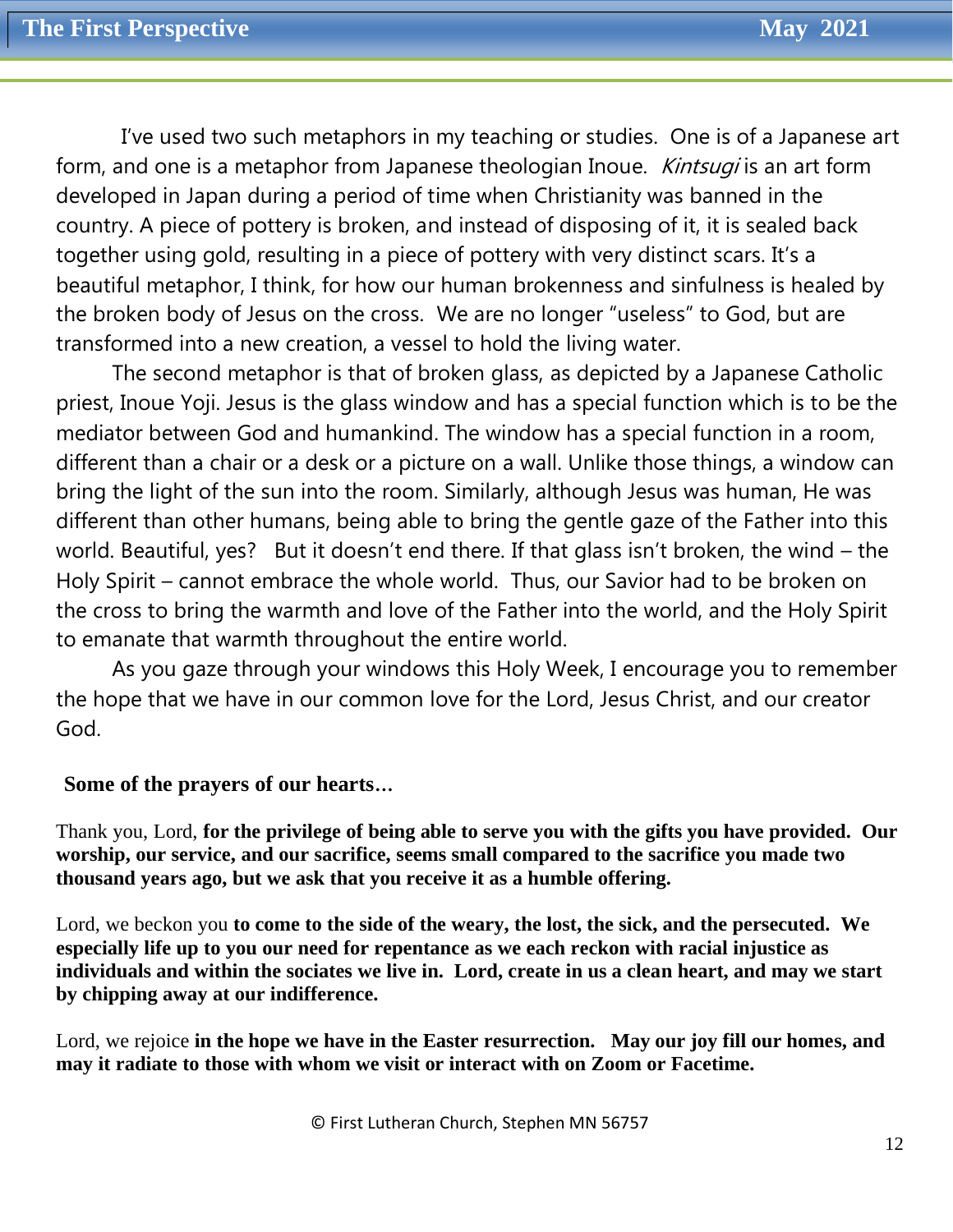

Bishop Bill wrote [this Pastoral Letter](https://nwmnsynod.us19.list-manage.com/track/click?u=f52e21d74e22a27bb1c260f9d&id=82d2b64c8e&e=4e15ae44c5) yesterday, especially for the verdict in the Derek Chauvin trial.

20 April 2021

Dear Beloved in Christ,

Just now the verdict came in for the trial of former police officer Derek Chauvin for the killing of George Floyd, an unarmed black man who was accused of passing a fake \$20 bill. The jury found the defendant guilty on all charges.

We are grateful for jurors, the lawyers, the judge, and those who worked to see that our criminal justice system would deliver what it promises - justice.

Please join me in prayer for Mr. Floyd's family and for people of color across our nation who daily suffer the ongoing and deadly realities of racial injustice. We also pray for law enforcement - that they would be protected in their good and just work and that their work would indeed be just and honorable and free from racial prejudice and the unjust use of force. We pray for those in authority that they will guide law enforcement and our entire society toward greater justice for all citizens. We also lift up in prayer the people of Minneapolis and St. Paul who live with the fear that the rage generated by the killing of Mr. Floyd and the recent unwarranted killing of Daunte Wright will once again lead to violence in their cities. And we pray that we ourselves would awaken to the ways that our silence about and our denial of the racial injustice in our own communities and in our own hearts perpetuates the hate and the injustice experienced by black and brown people everywhere. And yes, we do pray for Derek Chauvin and his family - that the just punishment for his crimes might begin the path toward wholeness and healing.

Our Commission on Racial Equity and Justice has been working for over a year and is only beginning to understand the real depths of racism among us. I am grateful for their good, hard, honest work that I trust will eventually lead all of us to become agents of healing and justice in our communities across Northwestern Minnesota. Jesus himself demonstrated the kind of love and courage that sees past perceived difference and celebrates each person as a beloved child of his Father in heaven. May we be Jesus' followers in this and every way.

In Christ Jesus our Brother, Rev. Bill Tesch Bishop of the Northwestern Minnesota Synod, ELC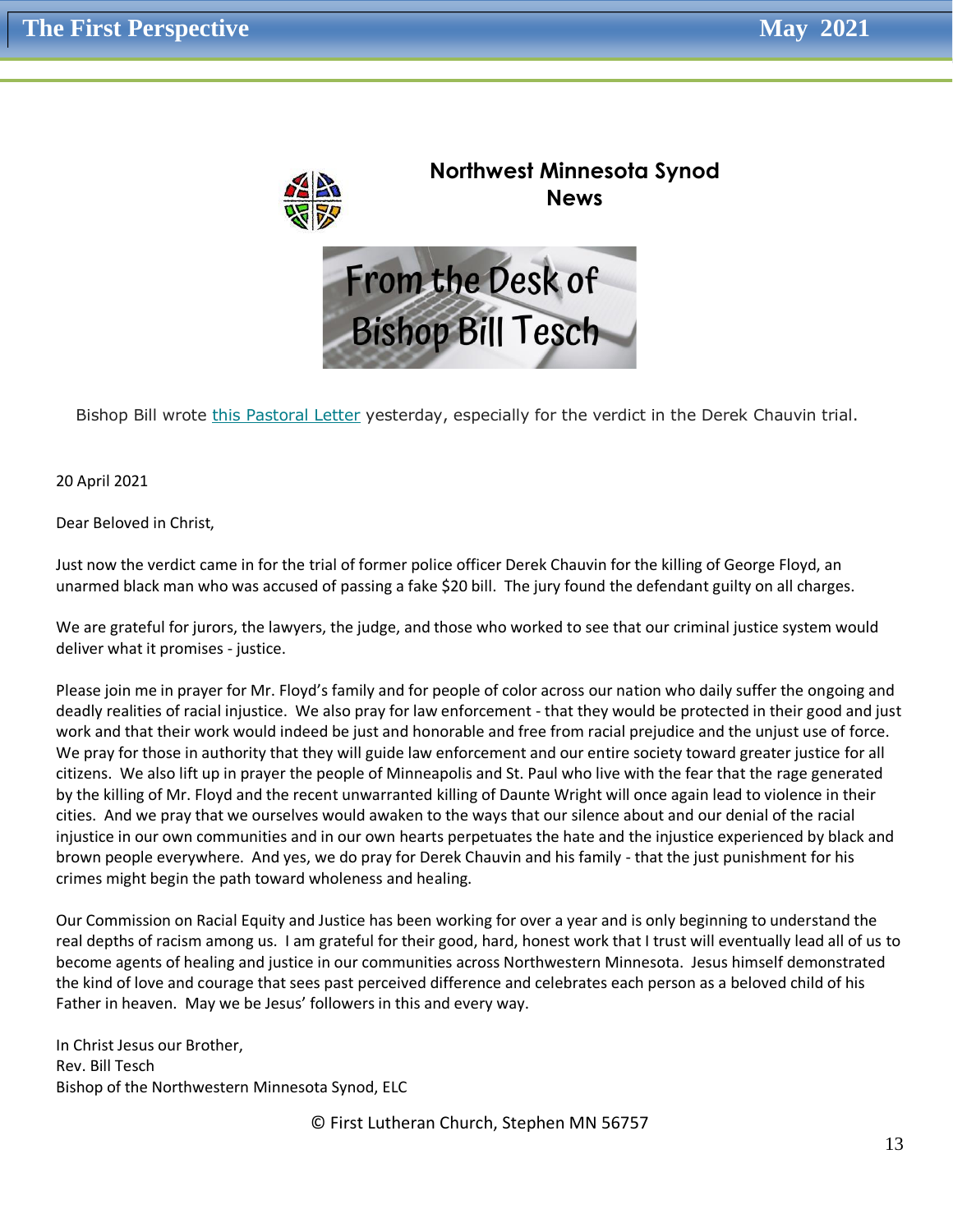#### **SERVANT LISTS**

| <b>USHERS &amp; ACOLYTES</b> |                                            |                         |  |  |
|------------------------------|--------------------------------------------|-------------------------|--|--|
| <b>Date</b>                  | <b>Acolytes</b>                            | <b>Ushers</b>           |  |  |
| 05/02                        | Bryanna Nelson<br>Ava Weisenberger         | David & Debbie Benson   |  |  |
| 05/09                        | Olivia Winge<br><b>Madison Woinarowicz</b> | Steve & Melanie McGlynn |  |  |
| 05/16                        | Jackson Kekke<br>Darby Benitt              | Mark & Laura McGregor   |  |  |
| 05/23                        | <b>Brynn Benitt</b><br>Lillian Douglas     | Brian & Jean Hendricks  |  |  |
| 05/30                        | Shay Setterholm<br>Ashton Setterholm       | Mike & Sarah Berg       |  |  |

#### **ACOLYTES/USHERS:**

**Please note the dates that you are scheduled to acolyte/usher for Sunday Worship. If you are not able to serve that Sunday, please find a substitute and notify the office, (478- 3895) of the change so that the bulletin can be printed with the correct names. We will NOT need coffee servers in April. Thank You.**

#### **IMPORTANT DATES**

#### **MAY ANNIVERSARIES**

05/01 Justin & Krissy McMahon 05/08 Brian & Jean Hendricks 05/14 Trevor & Tamara Benitt

#### **MAY BIRTHDAY**

| 05/01 | <b>Holly Parker</b> | 05/11 | <b>Audrey Swendseid</b> |
|-------|---------------------|-------|-------------------------|
| 05/02 | Esme' Torgerson     | 05/12 | Felicia Znajda          |
| 05/03 | Ann Woinarowicz     | 05/13 | Larry Grabowska         |
| 05/04 | Alexis Parker       | 05/15 | Kenneth Heggen          |
| 05/04 | Katherine Labine    | 05/20 | Diane Danielson         |
| 05/05 | Venita Rogus        | 05/21 | Todd Jensen             |
| 05/06 | Dwaine Rud          | 05/23 | Ford Kuznia             |
| 05/07 | Jean Nyland         | 05/23 | Ron Weiland             |
| 05/08 | Jane Smidt          | 05/26 | Nona Carl               |
| 05/10 | Charles Moen Jr.    | 05/26 | Philip Jensen           |
| 05/11 | Lynette Fay         | 05/26 | <b>Charlee Rustad</b>   |
| 05/11 | <b>Garry Kotts</b>  | 05/27 | <b>Bernice Lindell</b>  |
|       |                     | 05/27 | Ava Weisenberger        |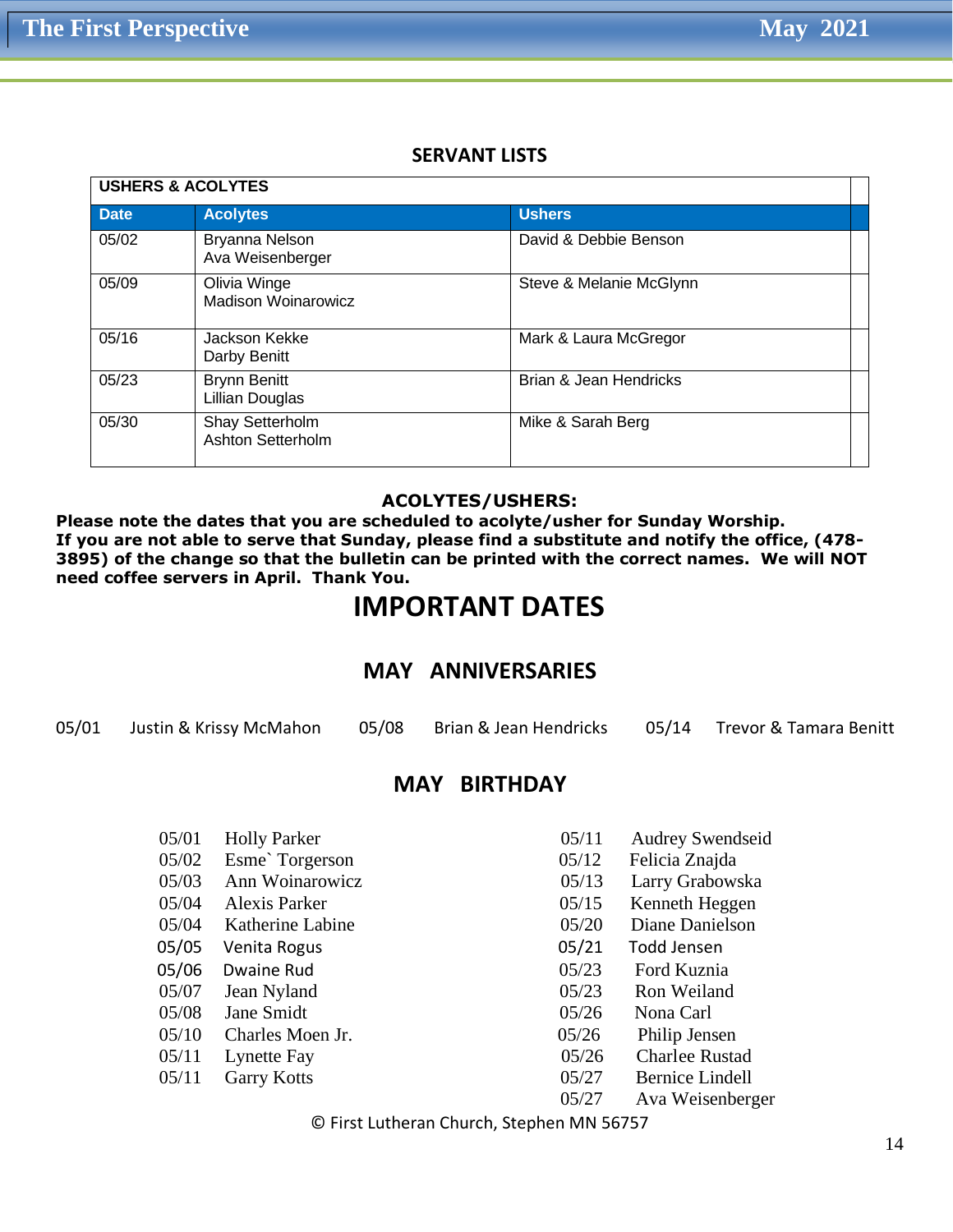## APRIL MEMORIALS

| <b>Mabel Sundby</b>                  |                                                                                                          |                                                                                        |  |  |
|--------------------------------------|----------------------------------------------------------------------------------------------------------|----------------------------------------------------------------------------------------|--|--|
|                                      | Mark & Kim Anderson<br>Mike & Monna Rae                                                                  | <b>Memorial Fund</b>                                                                   |  |  |
|                                      | <b>Hjeldness</b>                                                                                         | <b>FLC Youth</b>                                                                       |  |  |
| In Honor of Pr. Mike's 70th Birthday |                                                                                                          |                                                                                        |  |  |
|                                      | <b>Shirley Chamberlain</b>                                                                               | Door Fund                                                                              |  |  |
| Gloria Wash                          |                                                                                                          |                                                                                        |  |  |
|                                      | Nancy Gajeski                                                                                            | Door Fund                                                                              |  |  |
| Lorna Jensen                         |                                                                                                          |                                                                                        |  |  |
|                                      | Nancy Gajeski<br>Mark & Kim Anderson<br>Richard & Norma Hvidsten<br>Family & Friends<br>Mike & Monna Rae | Door Fund<br><b>Memorial Fund</b><br><b>Memorial Fund</b><br><b>St. Petri Cemetery</b> |  |  |
|                                      | <b>Hjeldness</b>                                                                                         | <b>St. Petri Cemetery</b>                                                              |  |  |
|                                      | Mike & Monna Rae<br><b>Hjeldness</b>                                                                     | <b>FLC Youth</b>                                                                       |  |  |
| <b>Peter Sinclair</b>                |                                                                                                          |                                                                                        |  |  |
|                                      | Nancy Gajeski                                                                                            | Door Fund                                                                              |  |  |
|                                      | Mike & Monna Rae<br><b>Hjeldness</b>                                                                     | <b>FLC Youth</b>                                                                       |  |  |
| <b>Bonnie Risius</b>                 |                                                                                                          |                                                                                        |  |  |
|                                      | Nancy Gajeski                                                                                            | Door Fund<br><b>Freenotes Harmony</b>                                                  |  |  |
|                                      | <b>Todd &amp; Shirley Henrickson</b>                                                                     | Park<br><b>Freenotes Harmony</b>                                                       |  |  |
|                                      | Jen & Jason Keeping                                                                                      | Park<br><b>Freenotes Harmony</b><br>Park                                               |  |  |
| JoAnn Jensen Krabbenhoft             | Jerry & Marilyn Kuznia                                                                                   |                                                                                        |  |  |
|                                      | Mike & Monna Rae<br><b>Hjeldness</b>                                                                     | <b>FLC Youth</b>                                                                       |  |  |
|                                      |                                                                                                          |                                                                                        |  |  |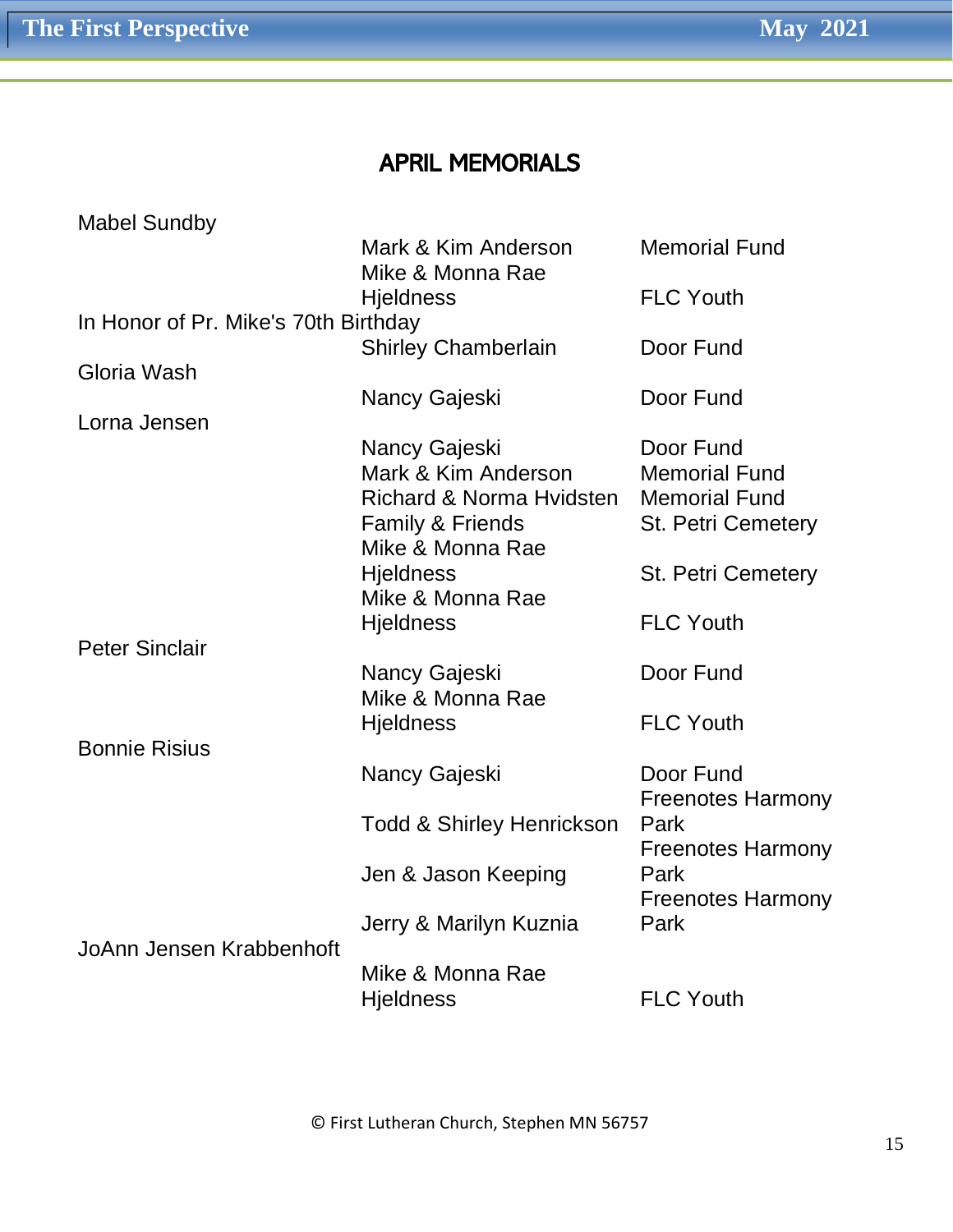#### First Lutheran Church Council Minutes April 7, 2021

Members Present: Deanna Swendseid, Connie Troska, Kelsey Anderson, Gannon Nelson, Jessica Rogus, Melanie McGlynn, Al Anton

Also Present: Pastor Mike, Ellen Anton, Pat Heggen

Deanna called the meeting to order. Kelsey gave devotions.

Secretary's Report: We made a change to the Easter service times set in last month's meeting from 9 am and 11 am to 7 am and 9 am. No other changes to report. Kelsey made a motion to accept the secretary's report. Connie seconded. Motion carried.

Treasurer's Report: All bills have been paid. Cash on hand stands at \$19,437.22. The door fund and the music fund are continually growing, with the door fund up to \$22,910.77 and the music project up to \$1635. Melanie made a motion to accept the treasurer's report. Jessica seconded. Motion passed.

Membership Changes: None to report.

#### Committee Reports:

Deacons: Pastor Mike will be leaving for vacation on April 8<sup>th</sup> and will miss the upcoming service this Sunday.

Trust Fund: Nothing to report.

Trustees: Options for the glass were discussed and a choice was made to go with the frosted glass. Installing seamless gutters on the church was brought up along with the need to clean the brick on certain areas of the exterior. The posts for the outside sign are wearing down from string-trimming over the years. Pat mentioned covering them with composite deck material. All items were tabled at this time.

Parish Education: Confirmation will be held on Sunday, May 2<sup>nd</sup>. Senior Recognition Day will be held Sunday, May 23rd.

Stewardship Committee: Nothing to report.

#### Old Business:

Betsy received an email regarding the Freenotes Harmony Park project. The grant committee tabled the request for a grant because they believe the Stephen Arts Center would be the best location for the park. They recommended we discuss it further and gather more opinions to figure out what location is best. The committee will meet again on May 1<sup>st</sup> and requests that we make a decision prior to said meeting. Deanna will contact members of the Stephen Parks and Rec board along with members of St. Stephen's Catholic Church and the Stephen Arts Council to find out if they would be interested in joining or sponsoring the project. From there she will reach out to Betsy to discuss options and reach a conclusion before the Arts Council meets again in early May. The issue is tabled for now.

Connie discovered some issues with the Vanco application. She attempted to donate but there are problems with the payment section of the app. She will contact the company to address the issue.

#### New Business:

We received a recommendation for a new copy machine from Marco. Depending on the amount of color prints per month, there is a potential of up to \$40.66 of savings per month over our current agreement. We do not make a lot of color copies, so over the course of a year would likely be substantial. Connie made a motion to replace the current copier with an updated color copier. Kelsey seconded. Motion carried.

Confirmation will be held on May 2nd with 5 confirmands.

Senior Recognition Day will be held on May 23rd.

Connie will be changing the web design site to wix.com because she has found that wordpress.com is not very user friendly and does not offer as many options as wix.com, such as linking it to our Vanco account.

Gannon made a motion to adjourn the meeting. Kelsey seconded. Motion passed.

The next Council meeting will be held on Wednesday, May 5th at 7pm.

Meeting adjourned with the Lord's Prayer.

Adam Kuznia, Church Council Secretary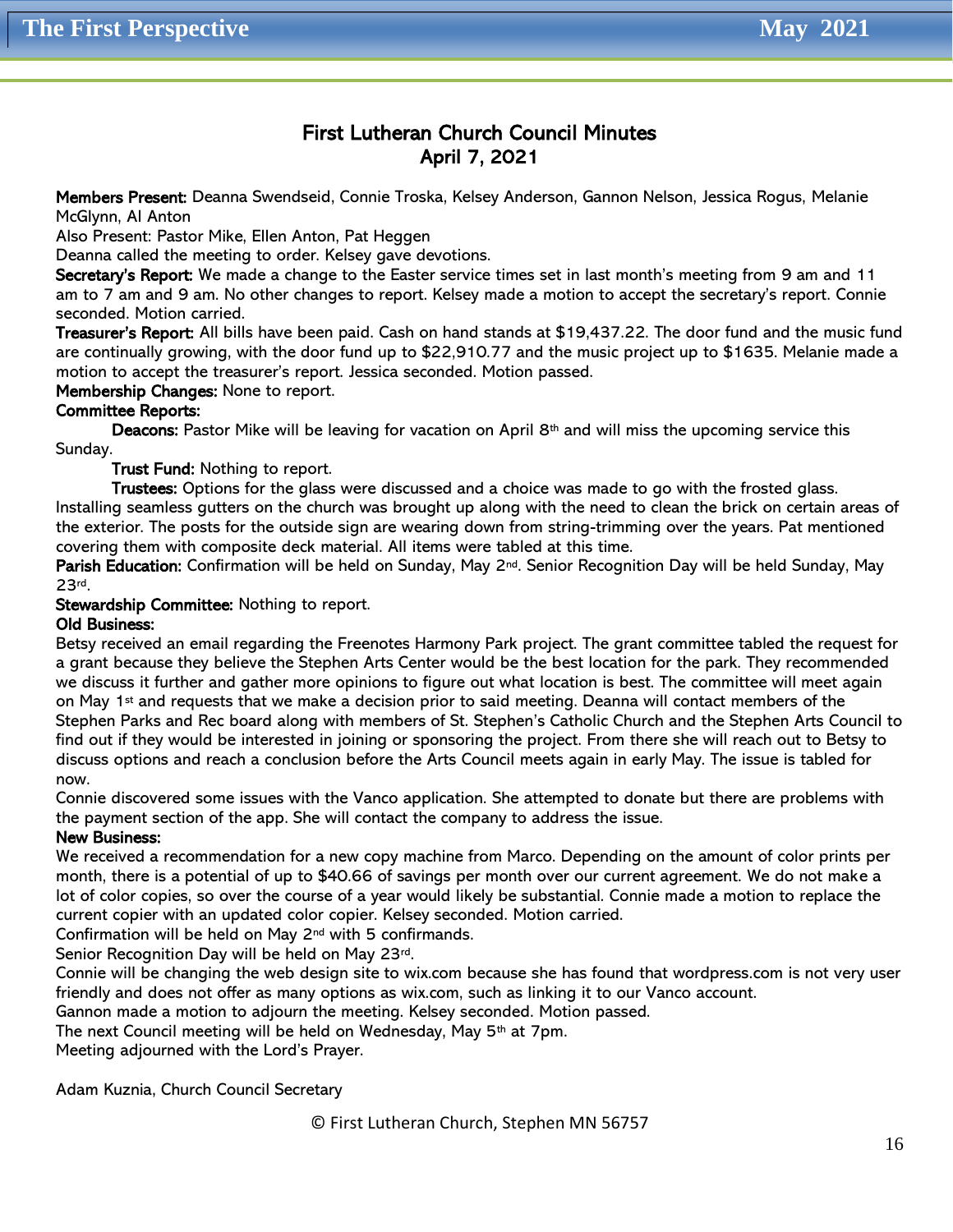# **MAY 2021**

| <b>Sunday</b>                                                                                                                                      | <b>Monday</b>           | <b>Tuesday</b> | Wednesday                                                                                                                                                                                 | <b>Thursday</b>  | <b>Friday</b>                                    | <b>Saturday</b>                                |
|----------------------------------------------------------------------------------------------------------------------------------------------------|-------------------------|----------------|-------------------------------------------------------------------------------------------------------------------------------------------------------------------------------------------|------------------|--------------------------------------------------|------------------------------------------------|
|                                                                                                                                                    |                         |                |                                                                                                                                                                                           |                  |                                                  | 1                                              |
| May is Mental Health<br><b>Awareness Month</b>                                                                                                     | *Loose change           |                |                                                                                                                                                                                           |                  |                                                  | <b>Happy</b><br>May Day!                       |
| $\overline{2}$                                                                                                                                     | $\overline{\mathbf{3}}$ | 4              | 5                                                                                                                                                                                         | $\boldsymbol{6}$ | $\overline{7}$                                   | 8                                              |
| 9:00 AM -Worship Service<br>w/ Holy<br><b>Communion/Confirmation</b><br>in-person & live on<br><b>Facebook</b>                                     |                         |                | 3:10-7:00 PM--<br>Confirmation<br>7:00 PM-Church<br>Council                                                                                                                               |                  |                                                  |                                                |
| 9                                                                                                                                                  | 10                      | 11             | 12                                                                                                                                                                                        | 13               | 14                                               | 15                                             |
| 9:00 AM-Worship<br>Service in-person & live<br>on Facebook<br>16<br>9:00 AM -Worship Service<br>w/ Holy Communion in-<br>person & live on Facebook | 17                      | 18             | 3:10-7:00 PM--<br><b>Confirmation</b><br>$7:00$ PM $-$<br>Martha/Ruth<br>Circle. Hostess<br><b>Kris Ann</b><br>Pietruszewski at<br>church.<br>19<br>3:10-7:00 PM--<br><b>Confirmation</b> | 20               | 21                                               | 22                                             |
| 23                                                                                                                                                 | 24                      | 25             | 26                                                                                                                                                                                        | 27               | 28                                               | 29                                             |
| 9:00 AM-Worship<br>Service/Senior<br><b>Recognition in-person &amp;</b><br>live on Facebook                                                        |                         |                | 3:10-7:00 PM--<br>Confirmation                                                                                                                                                            |                  |                                                  | <b>SAC High</b><br><b>School</b><br>Graduation |
| 30                                                                                                                                                 | 31                      |                |                                                                                                                                                                                           |                  |                                                  |                                                |
| 9:00 AM-Worship<br>Service in-person & live<br>on Facebook                                                                                         | memoria.                |                |                                                                                                                                                                                           |                  | * Loose<br>change<br>goes to<br><b>FLC Youth</b> |                                                |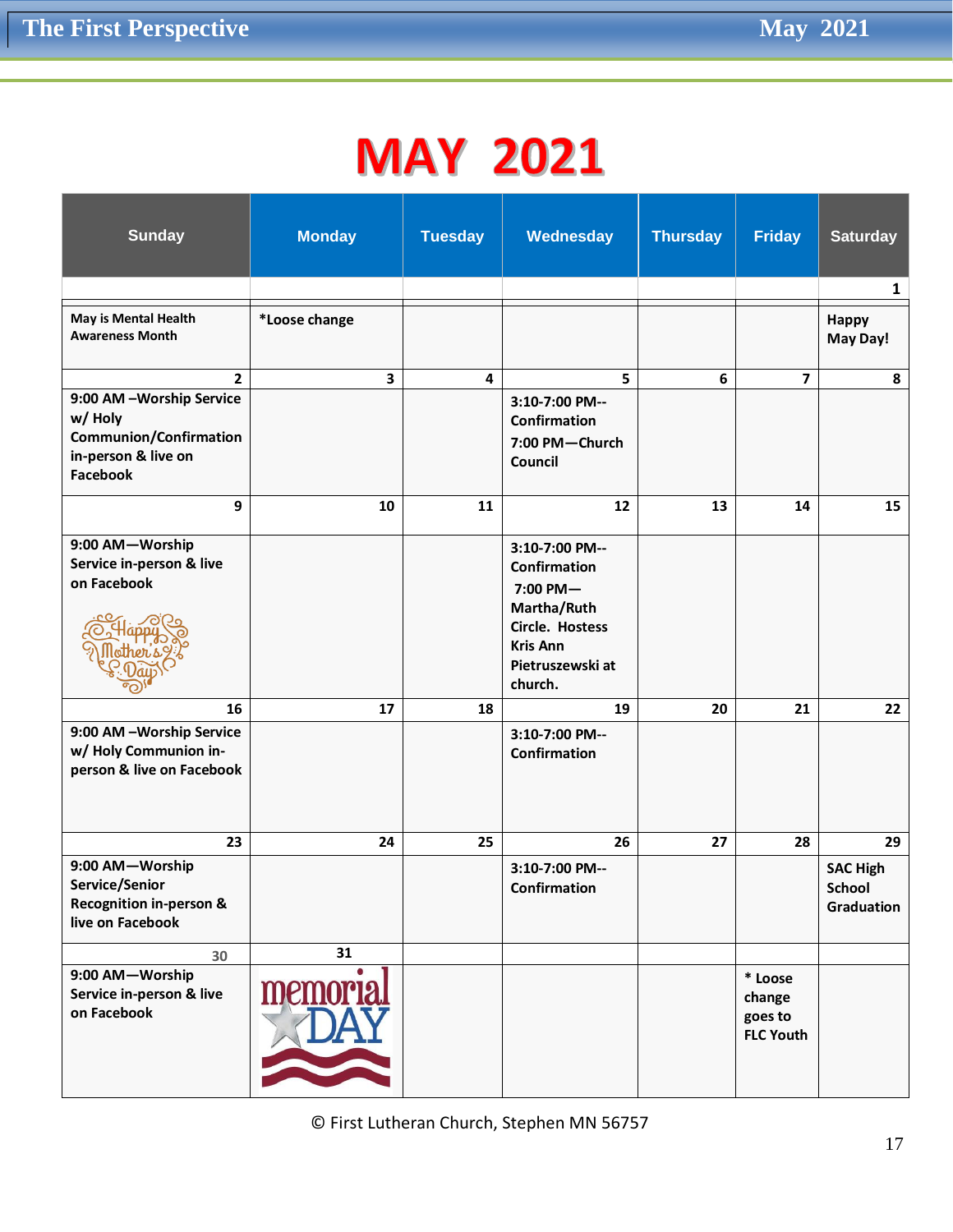**THE FIRST PERSPECTIVE FIRST LUTHERAN CHURCH P.O. Box 72 STEPHEN MN 56757**

**NON-PROFIT ORGANIZATION US POSTAGE PAGE STEPHEN, MN PERMIT NO. 1**

## **May 2021**

At the lake? Don't forget to mail in your pledge for the weekly Worship services you missed.

#### **Ministers to our Parish:**

The Reverend Michael L. Schendel 218-478-3895 (church) 218-478-4472 (cell) Patsy Heggen– Parish Secretary 218-478-3895 (church) All the Members of First Lutheran Church

Published Monthly by the Congregation of First Lutheran Church, Stephen MN.